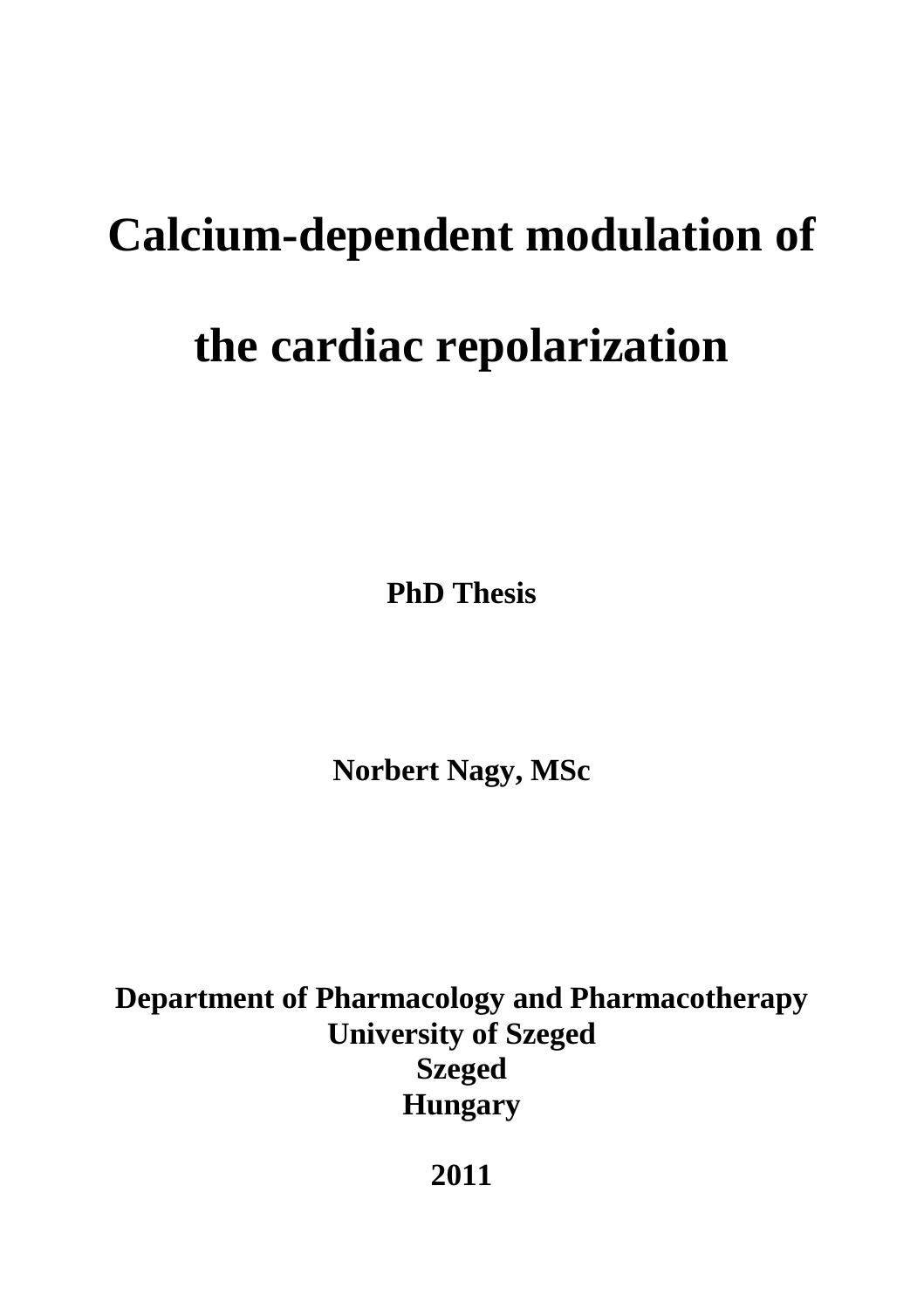#### **STUDIES RELATED TO THE THESIS**

I. *<u>Norbert Nagy</u>, Viktória Szűts, Zoltán Horváth, György Seprényi, Attila S. Farkas, Károly Acsai, János Prorok, Miklós Bitay, Attila Kun, János Pataricza, Julius Gy. Papp, Péter P. Nánási, András Varró, András Tóth*

Does small-conductance calcium-activated potassium channel contribute to cardiac repolarization? *J. of Molecular and Cellular Cardiology, 2009, 47:656-63*   $IF: 5.05$ 

*II. Norbert Nagy, Károly Acsai, Attila S. Farkas, Norbert Jost, Péter P. Nánási, Julius G. Papp, András Varró, András Tóth*  $[Ca^{2+}]\rightarrow$ induced augmentation of the inward rectifier potassium current  $(I_{K1})$  in canine and human ventricular myocardium *Ready for publication* 

*III. Farkas AS, Acsai K, Nagy N, Tóth A, Fülöp F, Seprényi G, Birinyi P, Nánási PP, Forster T, Csanády M, Papp JG, Varró A, Farkas A.* 

 $Na(+)/Ca(2+)$  exchanger inhibition exerts a positive inotropic effect in the rat heart, but fails to influence the contractility of the rabbit heart

*Br. J. Pharmacology, 2008, 154:256-7* IF.: 4,9

#### **OTHER STUDIES**

*I. Acsai K, Kun A, Farkas AS, Fülöp F, Nagy N, Balázs M, Szentandrássy N, Nánási PP, Papp JG, Varró A, Tóth A.*  Effect of partial blockade of the Na(+)/Ca(2+)-exchanger on Ca(2+) handling in isolated rat ventricular myocytes *Eur. J. Pharmacology, 2007, 576:1-6.*  IF.: 2,52

*II. Birinyi P, Tóth A, Jóna I, Acsai K, Almássy J, Nagy N, Prorok J, Gherasim I, Papp Z, Hertelendi Z, Szentandrássy N, Bányász T, Fülöp F, Papp JG, Varró A, Nánási PP, Magyar J.*  The Na<sup>+</sup>/Ca<sup>2+</sup> exchange blocker SEA0400 fails to enhance cytosolic Ca<sup>2+</sup> transient and contractility in canine ventricular cardiomyocytes *Cardiovascular Research, 2008, 78:476-84* 

IF.: 6,127

*III. János Prorok, Péter P. Kovács, Attila A. Kristóf, Norbert Nagy, Dóra Tombácz, Judit S. Tóth, Balázs Ördög, Norbert Jost, László Virág, Julius G. Papp, András Varró, András Tóth, Zsolt Boldogk*ő*i*  Herpesvirus-mediated delivery of a genetically encoded fluorescent  $Ca<sup>2+</sup>$  sensor to canine cardiomyocytes *J. of Biomedicine and Biotechnology, 2009, 2009:361795* 

IF.: 1,92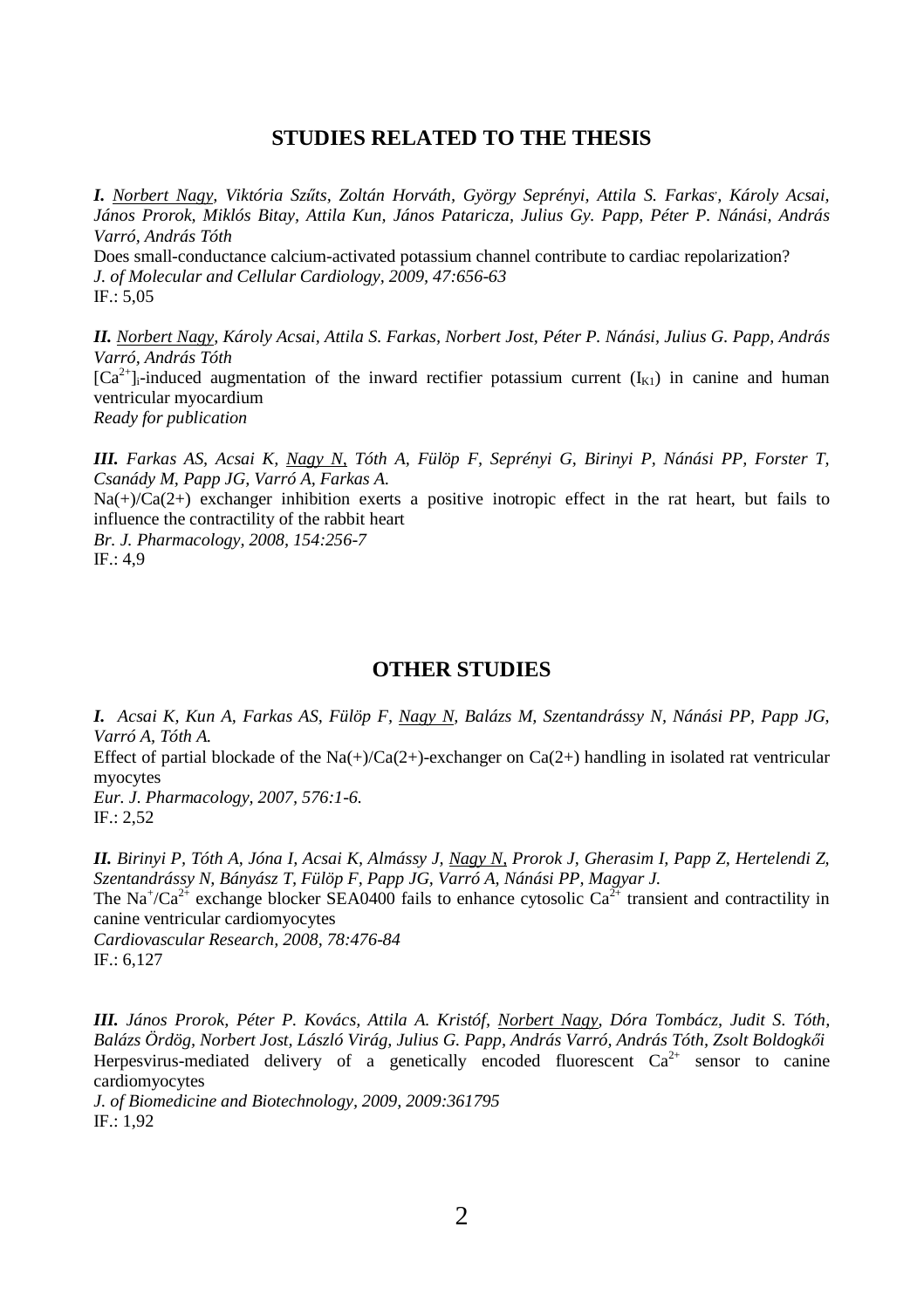#### **ABSTRACTS**

*I. Prorok J., Nagy N., Kormos A., Acsai K., Papp J.Gy., Varró A., Tóth A.* A Na<sup>+</sup>/Ca<sup>2+</sup> cseremechanizmust blokkoló SEA0400 hatása intracelluláris szívizomsejtekben. *Cardiol. Hungarica, 2008, 38. Suppl.B: B20* 

*II. Nagy N, Sz*ű*ts V, Horváth Z, Farkas A, Acsai K, Papp JGy, Varró A, Tóth A*  Az alacsony konduktanciájú kalcium-aktivált kálium áram nem befolyásolja a repolarizációt fiziológiás körülmények között patkány- és kutya szívben. *Cardiol. Hungarica, 2008, 38: Suppl.B: B65* 

*III. Nagy N, Acsai K, Farkas A, Papp JGy, Varró A, Tóth A* 

Az  $I_{K1}$ -áram  $[Ca^{2+}]+$ függő módon szabályozza a repolarizációs tartalékot kutya szívizomban. (The dynamic regulation of  $I_{K1}$  by increased  $[Ca^{2+}]_i$  amplifies repolarization reserve in dog ventricular myocardium)

*Cardiol. Hungarica, 2010, 40: Suppl.G: G46* 

*IV. Nagy N, Acsai K, Farkas A, Papp JGy, Varró A, Tóth A* Dynamic regulation of  $I_{K1}$  by increased  $[Ca^{2+}$ <sub>i</sub> enhances repolarization reserve in dog myocardium *Cardiovascular Research, 2010, 87: Suppl.1: S62-S62* 

*V. Nagy N, Szentandrássy N, Szebeni Á, Kormos A, Acsai K, Nánási P, Papp JGy, Varró A, Tóth A* A nátrium-kalcium exchanger gátlás csökkenti a nátrium indukált kalcium overload-ot kutya szívizomban. (Inhibition of sodium-calcium exchanger reduces the sodium induced calcium overload in canine myocardium)

*Cardiol. Hungarica, 2011, 41: Suppl.F: F38-F39*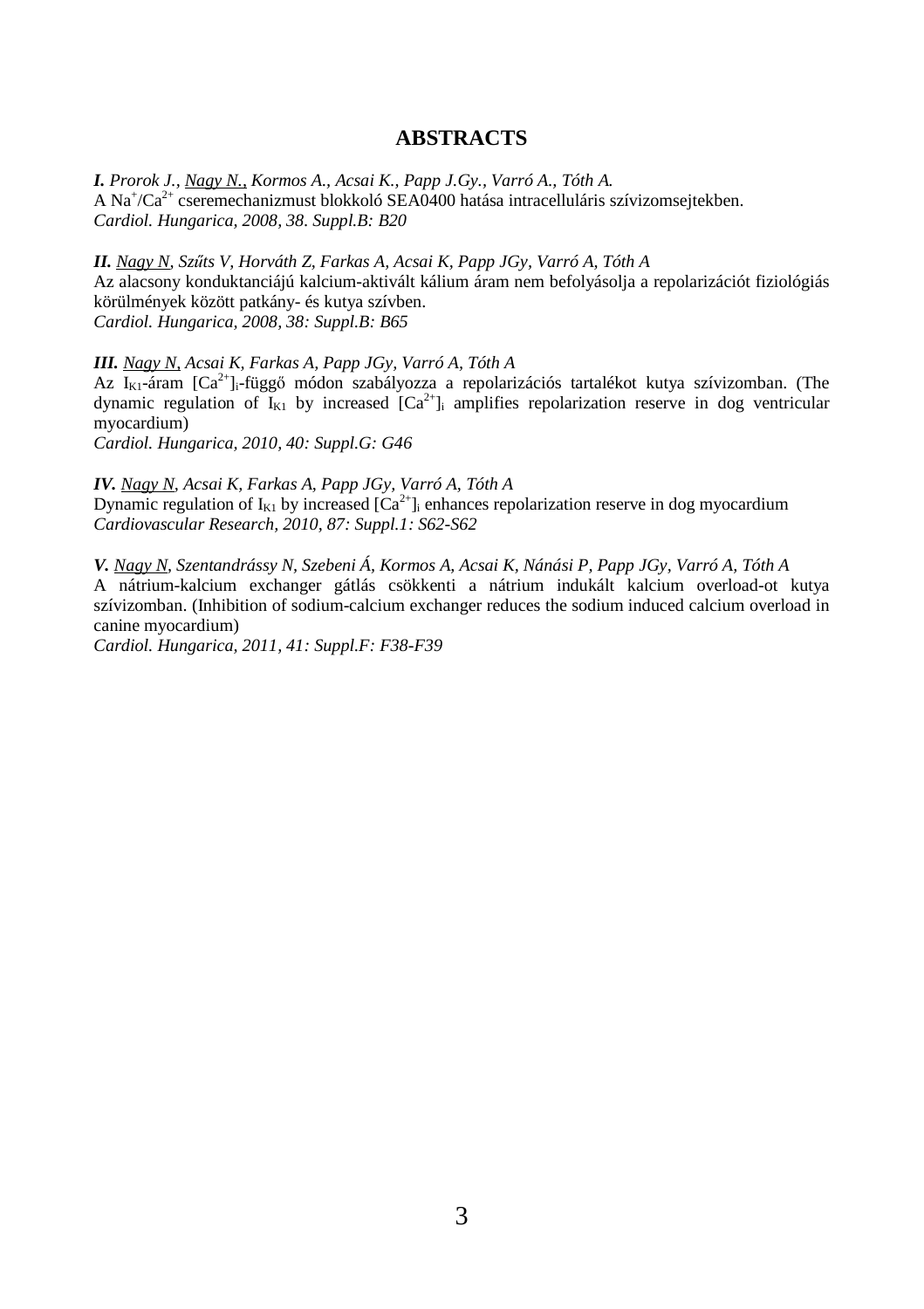## **INTRODUCTION**

## **Principles of generation of the cardiac AP**

 The electric integrity of the heart is an essential requirement for its synchronized activity and its adaptation to various external conditions. A crucial point of the beat-to-beat regulation of the heart is the fine-tuning of the APD, achieved primarily by a strict control of the repolarizing  $K^+$  currents. In the past decades and also recently, a number of studies provided evidence that physiological regulation of the repolarization process, as well as the corresponding ionic currents, is a complex mechanism and may be substantially modulated by  $Ca^{2+}$  signaling pathways. Considering that the  $Ca^{2+}$  cycle of the heart is also subject to large variations under different conditions (i.e. frequency changes, adrenergic modulation, a number of severe cardiac diseases) a dynamic interrelationship should exist between intracellular  $Ca^{2+}$  handling and AP, which may substantially influence the normal cardiac adaptation or in certain conditions may lead to arrhytmia propensity. Therefore, a detailed analysis of this relationship may significantly improve our currently limited understanding on the mechanisms of physiological and pathological alterations of cardiac repolarization, as well as substantially facilitates the development of new pharmacological strategies.

#### **Underlying ionic currents of the AP**

The cardiac AP reflects coordinated activity of multiple ion channels that open, close and/or inactivate with different kinetics. Upon activation cardiomyocytes are depolarized by a rapid inflow of  $Na<sup>+</sup>$  ions generating a large and fast inward Na<sup>+</sup> current  $(I_{Na})$ .  $I_{Na}$  not only defines the rapid upstroke of the AP (phase 0) but has also primary role in defining the velocity of impulse propagation through the heart. The initial depolarization of the AP is followed by a transient repolarization (phase 1) mainly governed by the transient outward current  $(I_{\text{to}})$ . In this section of the AP the Ca<sup>2+</sup> activated Cl<sup>-</sup> current (I<sub>Cl(Ca)</sub> or I<sub>to2</sub>) is also suggested to contribute to the transient repolarization. The rapid upstroke of the AP activates the L-type Ca<sup>2+</sup> current (I<sub>CaL</sub>) and also several crucial  $\tilde{K}^+$  currents involved in the repolarization: i.e. the rapid and slow components  $(I_{Kr}$  and  $I_{Ks})$  of the delayed rectifier  $K^+$  current and the inward rectifier  $K^+$  current  $(I_{K1})$ . During a period of time  $I_{CaI}$  opposes the outward repolarizing currents, establishing a nearly isoelectric plateau phase (phase 2) of the AP. The duration of the plateau phase has important role in controlling the amount of the  $Ca^{2+}$  influx. The  $Ca^{2+}$  influx has crucial role in initializing the intracellular  $Ca^{2+}$  cycle leading to contraction of the cell. When  $Ca^{2+}$  channels begin to close the outward currents gradually overcame  $I_{CaI}$ , enabling fast repolarization of the AP (phase 3), governed by cooperative function of  $I_{Ks}$ ,  $I_{Kr}$ , and  $I_{K1}$ . The terminal repolarization (phase 4) of the AP, as well as the resting membrane potential is primarily controlled by the  $I_{\text{K1}}$ . Several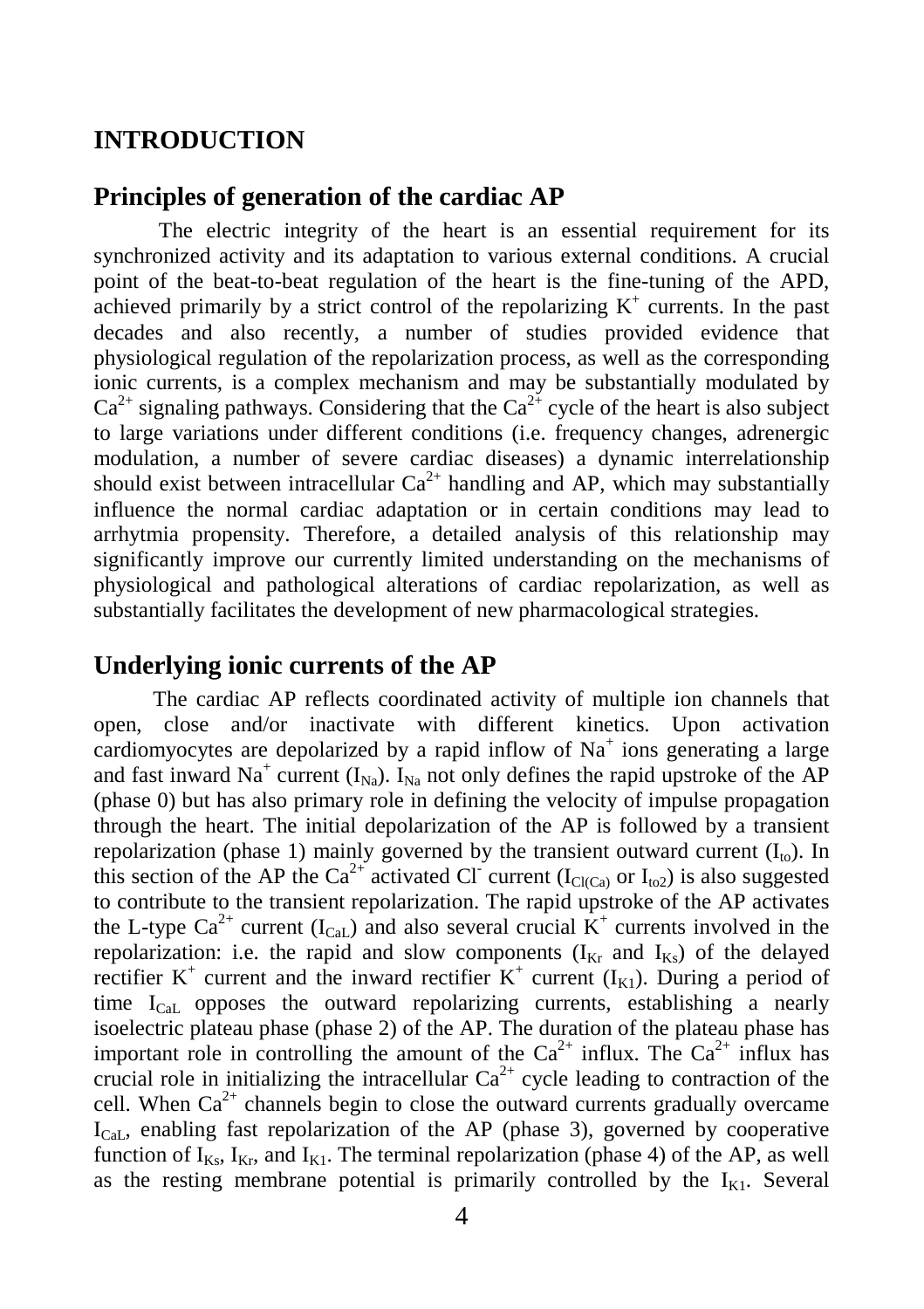electrogenic ionic pumps and exchangers may also substantially contribute to shaping of the AP. The electrogenic  $Na^+/K^+$  ATPase (NKE) has a pivotal role in setting the uneven distribution of  $Na<sup>+</sup>$  and  $K<sup>+</sup>$  ions between the intra- and extracellular spaces, thus enabling the excitability of the cardiomyocytes. The  $Na<sup>+</sup>/Ca<sup>2+</sup>$  exchanger (NCX), which is also electrogenic, may also contribute to the AP. Since the equilibrium potential of the NCX lies in the range of AP, both inward and outward currents can be generated. However the exact role of the NCX during an AP is not yet fully elucidated.

#### **Significance of the cardiac repolarization reserve**

The concept and terminology of the *repolarization reserve* was introduced by Roden in 1998, based merely on clinical observations. The principle of the repolarization reserve is a redundancy of the repolarization process, i.e. loss of one repolarizing current may not lead to excessive AP lengthening, since other unimpaired  $K^+$  channels may provide sufficient repolarizing capacity. Therefore, it has critical importance in stabilizing the APD, refractoriness and conduction of the electric impulses. Furthermore, it restricts excessive AP lengthening caused by impaired channel function, e.g. in LQT's, extreme bradycardia, hypokalaemia, hypotiroidism, diabetes mellitus, drug exposure, etc. The repolarization reserve has also important role in decreasing the transmural dispersion of the repolarization, thus preventing cardiac arrhythmias. The key players of the reserve are  $I_{K_r}$ ,  $I_{K_s}$ ,  $I_{K_1}$ , and presumably  $I_{\text{to}}$ . These repolarizing currents play a critical role in normal myocardial function, furthermore, the majority of life-threatening arrhythmias are known to derive from repolarization abnormalities. Therefore, better understanding of the pathomechanisms leading to AP abnormalities, and the development of novel strategies to treat arrhythmias require much more detailed knowledge of the repolarization mechanisms, including all its determinants (e.g.:  $[Ca^{2+}]_i$ ).

# **Intracellular Ca<sup>2</sup>***<sup>+</sup>*  **homeostasis of the heart**

The purpose of the excitation-contraction (ECC) coupling of the heart is to provide effective and in the same time adaptive cardiac output by activation of the myofilaments. The ECC is governed by a highly complex mechanism initiated by depolarization of the sarcolemma and finalized by the contraction-relaxation cycle.  $Ca^{2+}$  has a central role in ECC: the primary point is the  $Ca^{2+}$  *influx* through the L-type  $Ca^{2+}$  channels which open by depolarization. The  $Ca^{2+}$ -influx triggers a substantially larger  $Ca^{2+}$  *release* from the sarcoplasmic reticulum (SR) which is called  $Ca^{2+}$  induced  $Ca^{2+}$  release. This transient  $[Ca^{2+}]_i$  increase  $(Ca^{2+}$  transient, *CaT*) is terminated by both Ca<sup>2+</sup> *reuptake to the SR* (via the activity of the SR Ca<sup>2+</sup> pump, SERCA2a), and  $Ca^{2+}$  *extrusion (efflux) from the cell* (primarily via the forward mode activity of the NCX).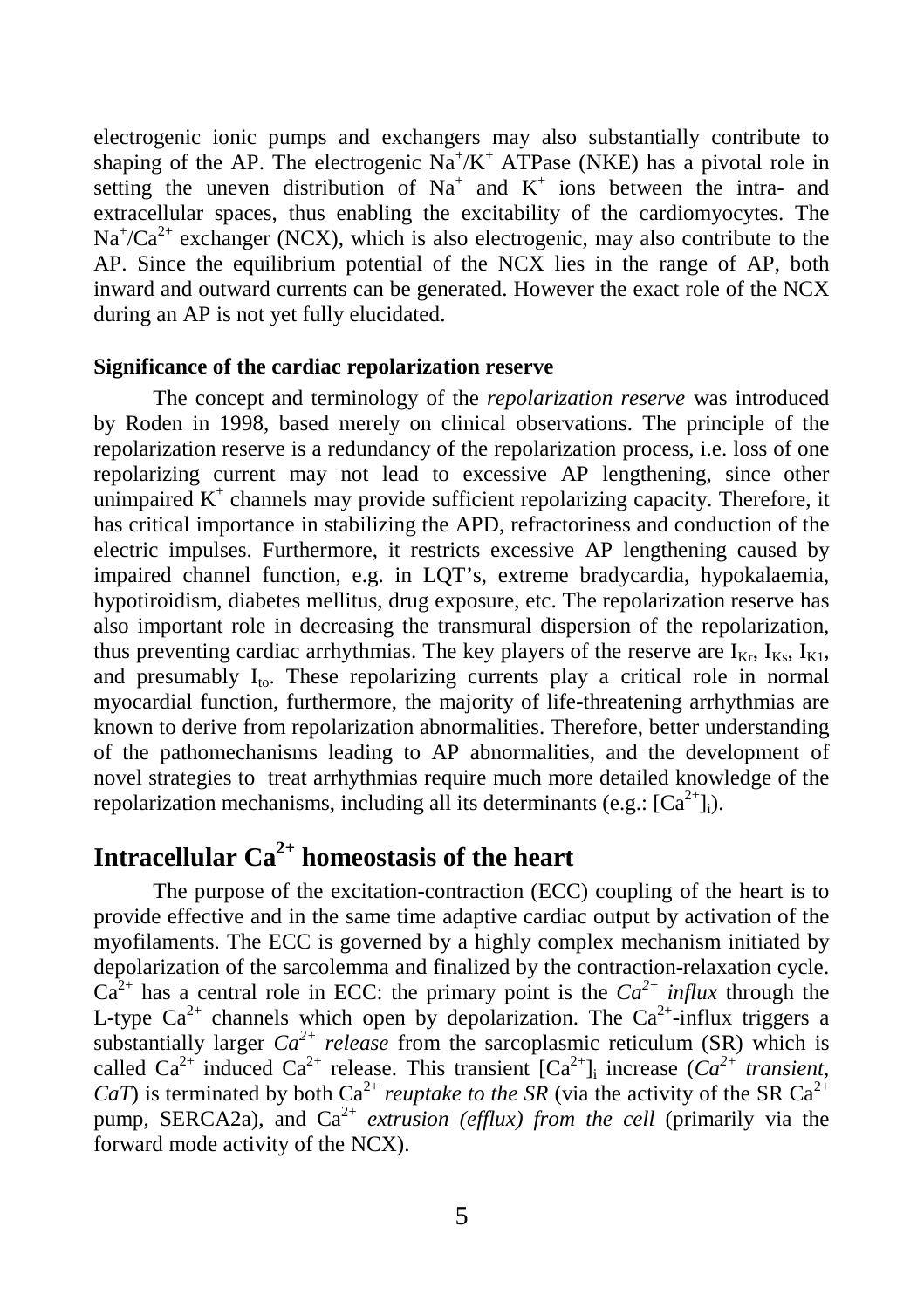Since cardiac myocytes consist of several intracellular compartments, the rise in  $[Ca^{2+}]$  is highly inhomogeneous. From this point three important compartments can be distinguished: (i) the *dyadic space* (fuzzy space), located between the terminal cistern of the SR and inner side of the sarcolemma (ii) the *submembrane area*, a narrow region under the sarcolemma, (iii) and the *bulk cytosol* which is the largest compartment of the intracellular space, located around the contractile proteins. It is important to note that during the CaT the  $Ca^{2+}$ ] in the dyadic space reaches considerably larger magnitude and declines much faster compared to that in the bulk cytosol. Consequently the ion channels and transporters are located in the plasma membrane, are subject to markedly larger (and faster) beat-to-beat  $Ca^{2+}$  fluctuations, than can be measured in the cytosol by the conventional fluorometric technique.

Cardiac  $Ca^{2+}$  handling is tightly regulated by both intrinsic and extrinsic mechanisms. Intrinsic regulation is the *autoregulation of*  $[Ca^{2+}$ *]*<sup>*i*</sup>, achieved by a simple negative and/or positive feed-back of  $[Ca^{2+}]\rightarrow$  on  $Ca^{2+}$  influx and efflux, respectively. This mechanism always sets stable  $[Ca^{2+}]_i$  level by fine tuning the  $Ca<sup>2+</sup>$  content of the SR *via* balancing the  $Ca<sup>2+</sup>$  influx and efflux at the same time. The extrinsic regulating mechanism is achieved by the neurohormonal system, which adjusts the activity of heart to meet the requirements of the body in various physiological or pathological situations (e.g. physical activity, stress, pregnancy, or several diseases etc.).

## **Interactions between AP repolarization and Ca2+ handling**

Cardiac contraction is achieved by large elevation in  $[Ca^{2+}]_i$ , therefore sarcolemmal  $K^+$  channels sense the beat-to-beat fluctuations in  $Ca^{2+}$  levels. The magnitude of the CaT shows large variability even in physiological conditions (during exercise, or emotional stress due to the adrenergic activation), furthermore in a variety of heart diseases (e.g.: heart failure, ischaemia/reperfusion injury, long-QT syndrome), where  $Ca^{2+}$  levels are also considerably influenced (increased or decreased). Therefore, it seems feasible that subsarcolemmal  $Ca^{2+}$  levels are able to modulate cardiac  $K^+$  currents, thus could provide a further major mechanism to improve AP adaptation under various conditions.

Theoretically,  $[Ca^{2+}]_i$ -dependent modulation of a  $K^+$  ion channel can be established either directly or indirectly, via the  $Ca^{2+}$ -dependent calmodulin (CaM), or the calmodulin-dependent protein kinase II (CaMKII). Nonetheless, the entire mechanism is probably more complicated, since shifts in  $Ca^{2+}$  levels are often the consequence of the activation of adrenergic pathways raising PKA and/or PKC. Since PKA and PKC may exert various effects (activation or inhibition) on  $K^+$ currents, one may speculate that the actual effect on a given  $K^+$  channel might be the result of multiple, simultaneously activated controlling pathways. In theory, the regulation of the repolarization process by  $Ca^{2+}$  signaling may have important role considering the following points: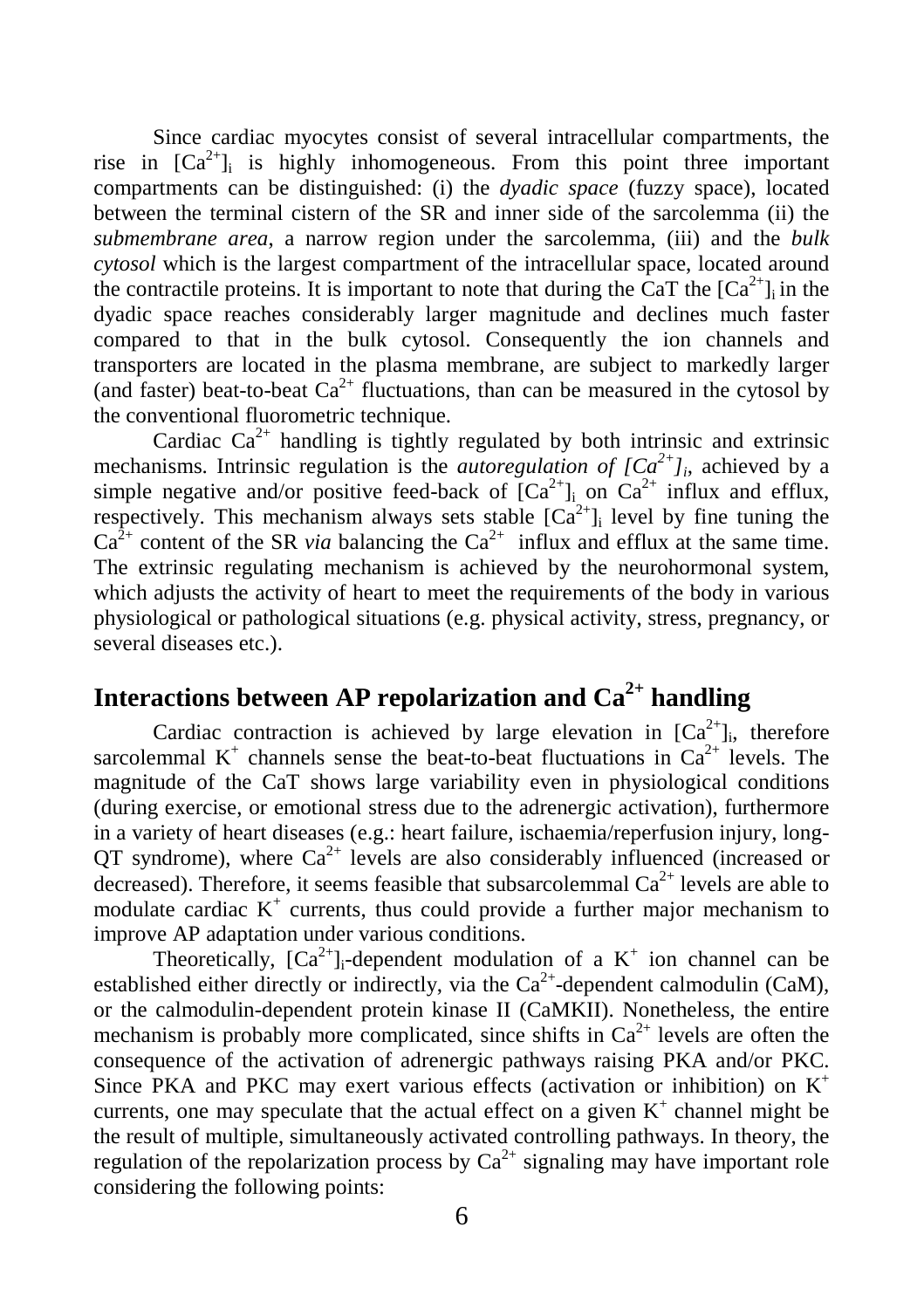$i$ . Under normal conditions and heart rates, a  $K^+$  channel may be dynamically modulated by alterations in subsarcolemmal  $Ca^{2+}$ , thus contributing to fine tuning repolarization and APD.

*ii*. In large mammals, APD and  $[Ca^{2+}]$  show parallel changes upon frequency adaptation, therefore the increase or decrease in  $[Ca^{2+}]$ ; may substantially promote the prompt frequency adaptation of APD

*iii*.  $[Ca^{2+}]$ <sub>i</sub> mismanagement, frequently observed in cardiac diseases may significantly influence  $K^+$  channel function.

## **Aims of the study**

The primary goal of the present study was to elucidate a few aspects of the possible modulatory effect of changes in  $[Ca^{2+}]_i$  on repolarization and to elucidate its functional consequences.

- **First, we investigated the possible physiological role of the small**  conductance  $Ca^{2+}$  activated  $K^+$  channels (SK-channels) in the **repolarization process in rat, canine and human myocardium,**
- Second, we attempted to elucidate the effect of  $[Ca^{2+}]\text{h}$  rise on  $I_{K1}$ . **The possible consequences of this relationship on the cardiac repolarization reserve were also investigated.**

## **RESULTS**

## **Functional analysis of the cardiac SK channels**

#### **Expression of SK2 channel protein in canine and rat ventricular myocardium**

The SK2 channel protein was abundantly expressed in both canine and rat ventricular tissues. Results of the semiquantitative assay revealed approximately similar levels of SK2 protein expression in both species. To exclude the contribution of SK2 proteins derived from vessels, Western-blot analysis was also performed in isolated rat and canine ventricular cells. SK2 protein was clearly detectable at 60 kDa in both species, with similar protein levels.

For further confirmation, the distribution of SK2 channel protein was detected directly in isolated myocytes. Confocal microscopic images of immunostained cardiomyocytes also revealed comparable surface distribution of SK2 channel protein in both canine and rat ventricular cells.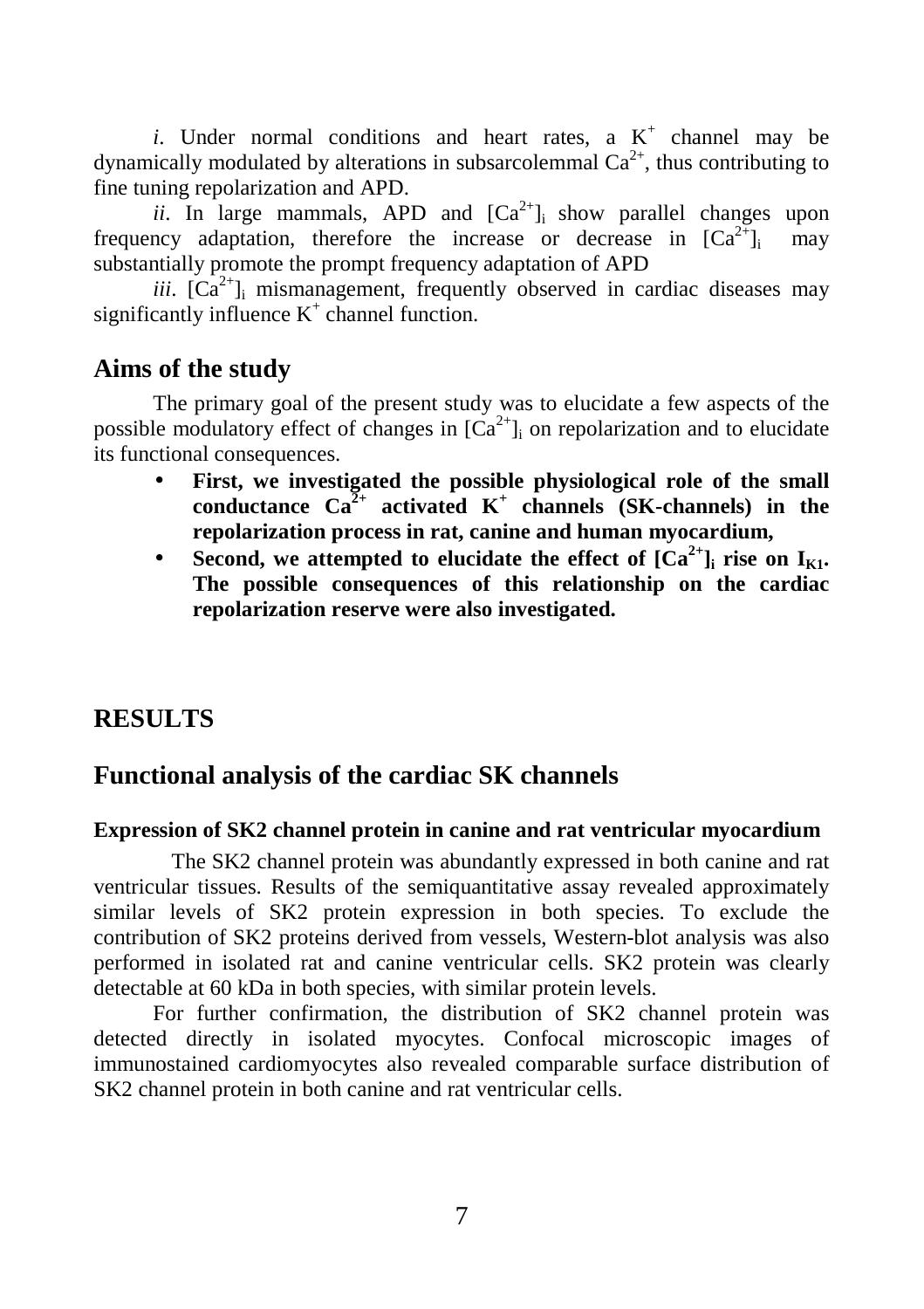#### **Measurements of intracellular CaTs**

Since both the investigation of SK-channels and  $I_{K1}$  requires the presence of CaTs in the cardiac preparations, prior to the electrophysiological experiments, we also demonstrated the presence of normal CaTs in multicellular papillary muscles. The shape of the recorded CaTs was close to those obtained from single isolated cardiomyocytes. The effects of  $[Ca^{2+}]_0$  modulation on CaTs (systolic and diastolic levels) were also evaluated. Elevation of  $[Ca^{2+}]_0$  to 4 mM resulted in 35  $\pm$  11 % increase in the amplitude of the CaT. In contrast, the elevation in diastolic value was below the experimental variance. These results clearly demonstrate that the multicellular AP measurement technique is suitable for investigation of  $Ca^{2+}$ induced alterations in the AP.

#### **Effect of apamin on APs recorded from canine, rat, and human multicellular cardiac preparations**

The effect of 100 nM apamin on the kinetics of AP was tested using the conventional microelectrode technique in right ventricular papillary muscles and left atrial trabeculae excised from canine, rat, and undiseased human hearts. None of the preparations responded to apamin exposure with alterations in APD.

Since activation of the SK channels is tightly dependent on elevation of the cytosolic free  $Ca^{2+}$ , the effect of 100 nM apamin on the AP configuration was also evaluated in canine and rat right ventricular papillary muscles paced with varying frequencies. Representative AP pairs recorded from the same preparation before and after exposure to apamin, indicate that the APD was not modulated by apamin at any pacing frequency. Average canine APD90 values were 215±5.0 *versus* 219±4.0 ms at 0.3 Hz, 207±3.0 *versus* 209.5±3.5 ms at 1 Hz, and 188.0±3.0 *versus* 188.5±3.5 ms at 3 Hz, respectively, before and after apamin (n=5). The respective values in rat preparations were 83.8±7.1 *versus* 83.2±8.1 ms at 0.3 Hz, 73.0±3.5 *versus* 72.6±2.5 ms at 1 Hz, and 71.2±2.9 *versus* 72.6±3.4 ms at 3 Hz (n=5).

Representative CaTs were recorded from right ventricular tissues of dogs and rats, paced at 0.3, 1, and 3 Hz. The highest  $[Ca^{2+}]_i$  values were observed at 3 Hz in canine myocytes, while the lowest at 0.3 Hz in the case of rat ventricular tissues, following the predictions of the positive and negative staircase phenomena, respectively, known to be characteristic of canine and rat ventricular myocardium. In spite of the elevated  $[Ca^{2+}]\$ ; values seen at these frequencies no effect of apamin on AP duration was observed.

In order to exclude the possibility that a strong repolarization reserve may fully compensate for any apamin-induced APD lengthening, prior to the application of apamin we also blocked the major repolarizing currents. These interventions are known to augment changes in APD induced by the blockade of other outward currents. In canine papillary muscles  $I_{Kr}$  was blocked by 300 nM dofetilide, in rat preparations 5  $\mu$ M AVE0118 was used to inhibit the I<sub>to</sub> plus I<sub>Kur</sub>.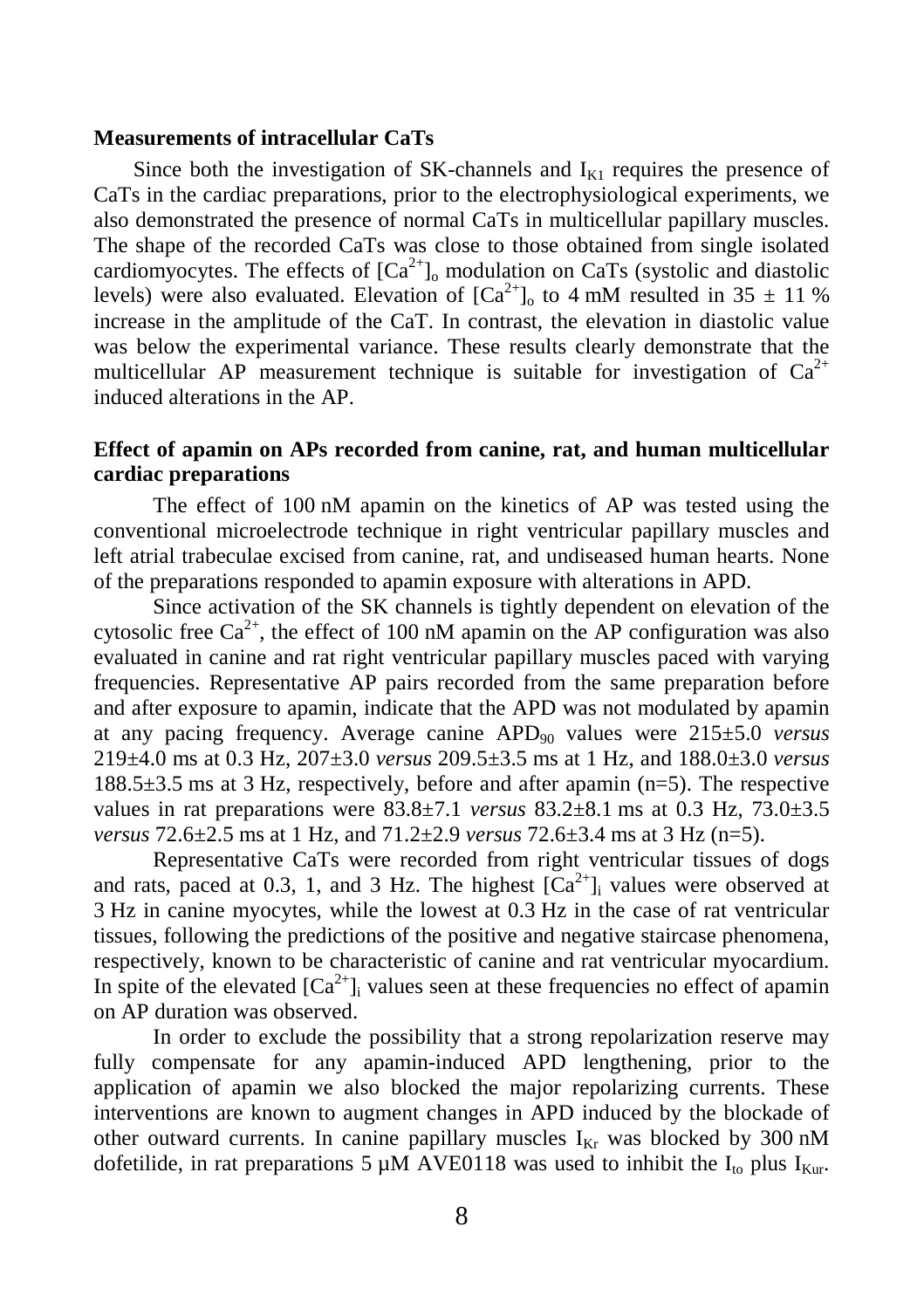While a substantial attenuation of the repolarization reserve was obtained in the presence of these drugs, apamin exposure failed to alter APD even under these circumstances. In canine papillary muscles  $APD_{90}$  was increased by 300 nM dofetilide from  $211\pm3.0$  to  $245\pm5.7$  ms (p<0.05, n=5), and  $247\pm6.0$  ms was measured when 100 nM apamin was superfused in the presence of dofetilide. The respective values in the case of rat preparations were: 70.8±5.2 ms in control, 148.2 $\pm$ 7.3 ms in the presence of 5  $\mu$ M AVE0400 (p<0.05, n=5), and 148.4 $\pm$ 7.0 ms following further exposure to 100 nM apamin.

The NCX current was measured in dog, rabbit and rat ventricular cardiac myocytes. In all species the selective NCX inhibitor SEA0400 (1 µM) markedly reduced NCX current. In spite of these results,  $1 \mu M$  SEA0400 failed to influence the AP kinetics in all species, obtained from intact papillary muscles.

#### **Effect of apamin on ion currents in single canine and rat ventricular cells**

Under whole cell conditions, the free  $Ca^{2+}$  concentration in the pipette solution was set to 900 nM in order to induce maximal activation of SK channels. Test depolarizations, arising from the holding potential of -50 mV, were applied to membrane potentials ranging from -120 to +60 mV for 150 ms. The "steady-state" current-voltage relations, obtained before and after the exposure to 100 nM apamin, were fully identical in both canine and rat ventricular cells indicating that apamin failed to activate any ion current in these myocytes throughout the entire voltage range tested.

Under perforated patch clamp conditions the cytosol was prevented from dialysis. The cells were loaded with the fluorescent dye fluo 4AM to monitor the  $Ca^{2+}$  release simultaneously to membrane current measurements. The membrane was initially depolarized from a holding potential of  $-50$  mV to  $+40$  mV, then it was hyperpolarized to -100 mV (at a rate of 175 mV/s). Upon depolarization CaTs could be clearly observed indicating normal functional  $Ca^{2+}$  homeostasis in these cells. However, the steady-state membrane current failed again in either species to alter following the administration of 100 nM apamin.

# The effect of increased  $\text{[Ca}^{2+}\text{]}$  on  $\text{I}_{\text{K1}}$

## The effect of  $[Ca^{2+}]$ **<sup>o</sup>** on AP characteristics

APs from canine were determined under normal (2 mM)  $[Ca^{2+}]_0$  or elevated (4 mM)  $[Ca^{2+}]_0$  conditions. Under normal conditions the kinetics of APs was as expected (APD<sub>90</sub>: 202.38 $\pm$ 3.48 ms; APD<sub>50</sub>: 154.25 $\pm$ 3.47 ms; APD<sub>25</sub>:  $118\pm3.57$  ms). Elevated  $[Ca^{2+}]\rightarrow$  caused significant AP shortening without interfering the resting membrane potential  $(APD<sub>90</sub>: 185.2\pm8.18 \text{ ms}; APD<sub>50</sub>:$  $121.8\pm1.93$  ms; APD<sub>25</sub>:  $76.2\pm5.85$  ms). Furthermore, in the presence of 4 mM  $[Ca^{2+}]_0$  the velocity of the terminal repolarization was also increased.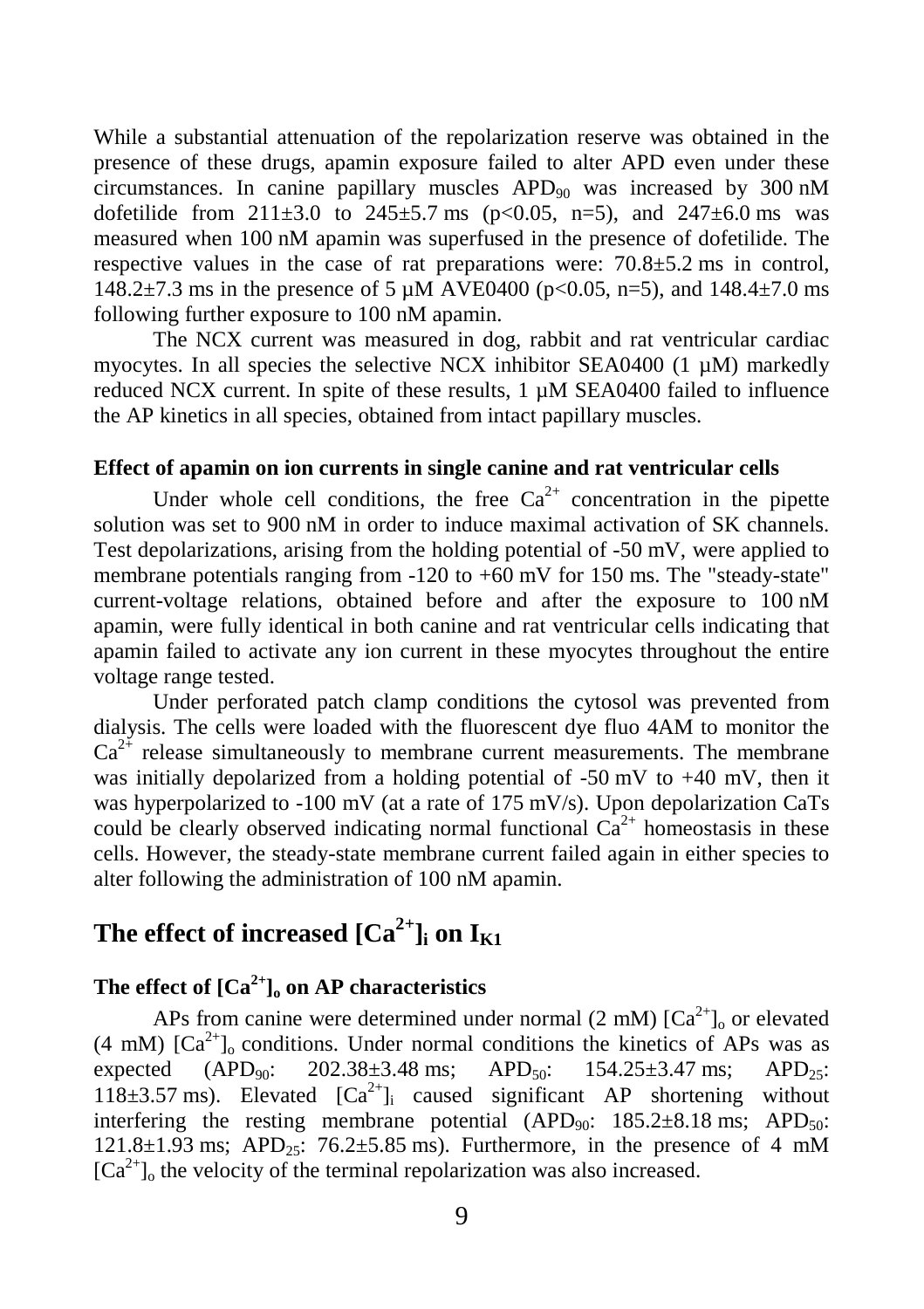#### **The effect of 10 µM BaCl2 on the AP**

A selective  $I_{K1}$  blocker (10 µM BaCl<sub>2</sub>) was used to evaluate the effects of  $[Ca^{2+}]_o$  modulation on the current. At normal  $[Ca^{2+}]_o$  and pacing at 1 Hz BaCl<sub>2</sub> lengthened both  $APD_{90}$   $(202.38\pm 3.48 \text{ ms} \text{ vs} 222.88\pm 2.8 \text{ ms})$  $\Delta$ 10.84±0.84%;p<0.05) and APD<sub>50</sub> (154.25±3.47 ms *vs* 162.88±3.39 ms) however, APD<sub>25</sub> was statistically unaffected  $(118\pm3.57 \text{ ms } v_s \frac{121.75\pm3.39 \text{ ms}}{121.75\pm3.39 \text{ ms}})$ . The resting membrane potential also remained unchanged.  $[Ca^{2+}]_i$  rise following  $[Ca^{2+}]_o$ elevation to 4 mM increased significantly the effect of 10  $\mu$ M BaCl<sub>2</sub> on APD<sub>90</sub>  $(185.2\pm8.18 \text{ ms }$  *vs*  $231.20\pm13.14 \text{ ms}$ ;  $\Delta=19.6\pm1.9\%$ ; p<0.05) and APD<sub>50</sub> (121.8±1.93 ms *vs* 141.8±3.99 ms) compared to normal settings, but did not affect resting membrane potential.

The effect of  $[Ca^{2+}]_0$  elevation on  $I_{K1}$  inhibition was also analyzed in paired experiments: following the first application of  $10 \mu M$  BaCl<sub>2</sub> under normal conditions BaCl<sub>2</sub> was completely washed out,  $[Ca^{2+}]_o$  was raised up to 4 mM and BaCl<sub>2</sub> was reapplied. The effect of selective  $I_{K1}$  inhibition on APD<sub>90</sub> lengthening was clearly augmented.

## $[Ca^{2+}$ **]**<sup>2</sup>**i** dependent effect of  $I_{K1}$  on repolarization reserve

If I<sub>K1</sub> was really increased by elevation of  $[Ca^{2+}]_0$  (and consequently  $[Ca^{2+}]_i$ ), contribution of  $I_{K1}$  to the repolarization reserve should also be increased under these conditions. This implicates that the lengthening effect of suppression of another K<sup>+</sup> current is expected to be smaller in high than in low  $[Ca^{2+}]_0$ . Indeed, as shown in, 0.3  $\mu$ M dofetilide, known to fully block  $I_{Kr}$ , caused significantly smaller lengthening of  $APD_{90}$  when the preparation was exposed to dofetilide in the presence of 4 mM instead of 2 mM  $[Ca^{2+}]_0$ . The finding that dofetilide induced APD lengthening was attenuated at high  $[Ca^{2+}]_o$  is crucially important, since it also indicates that the high  $[Ca^{2+}]_0$ -induced AP shortening cannot be related to faster activation of  $I_{Kr}$  due to the elevated plateau potential.

### $[Ca^{2+}$ **]i** dependent modulation of steady-state  $I_{K1}$

The possible effect of  $[Ca^{2+}]_i$  on  $I_{K1}$  was investigated by comparing the effect of low (~160 nM) and high (~900 nM)  $[Ca^{2+}]\rightarrow$  directly on  $I_{K1}$  current by applying an appropriate mixture of CaCl<sub>2</sub> and Ca<sup>2+</sup> chelator BAPTA. The Ca<sup>2+</sup> levels in the pipette solution were verified by a  $Ca^{2+}$  sensitive electrode. The steady-state current was determined as the  $Ba^{2+}$  sensitive current at the end of 300 ms long rectangular voltage pulses ranging between -80 and -30 mV arising from a holding potential of -80 mV. The amplitude of  $I_{K1}$  was significantly augmented by high  $[Ca^{2+}]_i$  between -70 and -40 mV (p<0.05).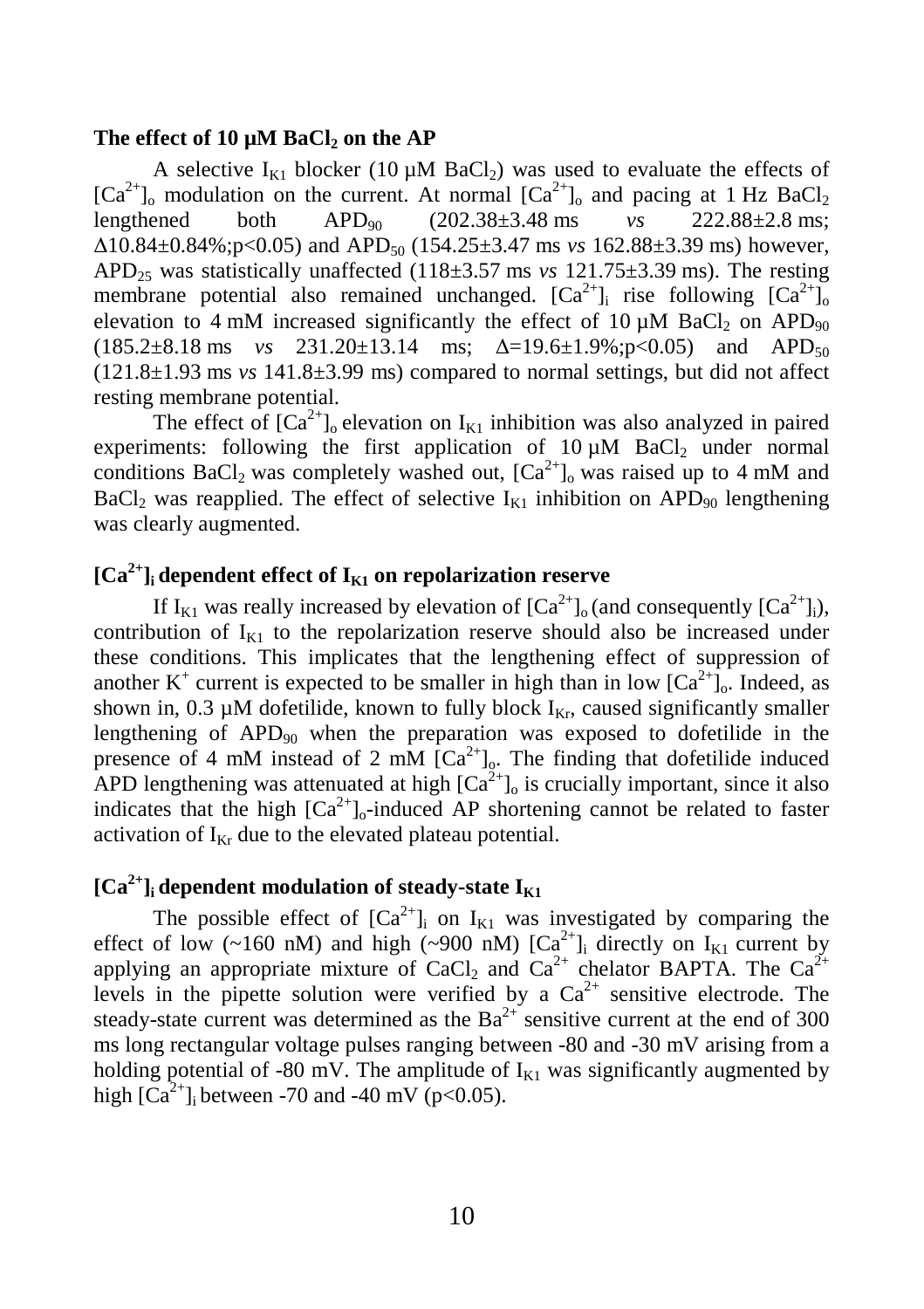#### **Determination of the instantaneous**  $I_{K1}$  **current during an AP**

In this set of experiments the instantaneous  $I_{K1}$  current was determined during an AP used as command potential.  $I_{K1}$  was again dissected from the total current by applying 10  $\mu$ M BaCl<sub>2</sub>. Applying high  $[Ca^{2+}]$ <sub>i</sub> in the pipette solution significantly increased the peak current, while the activation kinetics of the current remained unchanged. Furthermore, the I-V curve was slightly shifted toward positive direction when elevated  $[Ca^{2+}]$ <sub>i</sub> was applied in the pipette solution (from -65 $\pm$ 1.1 to -57 $\pm$ 1.3; p<0.05).

## **Effect of dynamic increase of**  $\left[Ca^{2+}\right]$  **<b>on steady state I**<sub>K1</sub>

Finally we tested the hypothesis that dynamic increase in  $[Ca^{2+}]_i$ , i.e. when CaTs were evoked during each cycle, may augment the  $I_{K1}$ . The currents dissected by 10  $\mu$ M BaCl<sub>2</sub> were compared in the presence and absence of dynamic Ca<sup>2+</sup> elevation. The voltage protocol started with a brief, 50 ms long prepulse from -80 mV to 0 mV in order to trigger CaT before current activation.

In the presence of  $Ca^{2+}$  buffering neither CaT nor current activation could be observed. In contrast, when dynamic  $Ca^{2+}$  elevation was allowed,  $I_{K1}$  increased markedly. When  $[Ca^{2+}]$ ; was low, the I-V curve of  $I_{K1}$  was moderate, however, when EGTA was omitted from the pipette, the magnitude of the current was, again, considerably augmented between -70 to -30 mV ( $p<0.05$ ).

## **DISCUSSION**

### **Novel findings**

In this thesis several aspects of the interactions between cardiac repolarization and intracellular  $Ca^{2+}$  handling are summarized. In the corresponding studies we attempted to collect novel information on the level of modulation of the cardiac AP by changes in  $[Ca^{2+}]_i$ , primarily focusing at the repolarization process. Two well known  $Ca^{2+}$ -dependent  $K^+$  currents were investigated in details: 1) the small conductance  $Ca^{2+}$  activated K<sup>+</sup> current  $(I_{SK})$ , and 2). the inward rectifier  $K^+$  current  $(I_{K1})$ . The results of the first study led us to the conclusion that the  $I_{SK}$  has no apparent role in the physiological repolarization process. Nonetheless, the potential contribution of this current to accelerated repolarization in certain pathological conditions cannot be ruled out. In the other study we conclude that the magnitude of  $I_{K1}$  is significantly enhanced, when  $[Ca^{2+}]_0$  (and consequently  $[Ca^{2+}]_i$ ) is largely elevated.

## **Are there functioning SK channels in mammalian myocardium?**

Based on their high  $Ca^{2+}$ -sensitivity and relatively weak voltagedependence, one could expect that SK channels provide an important functional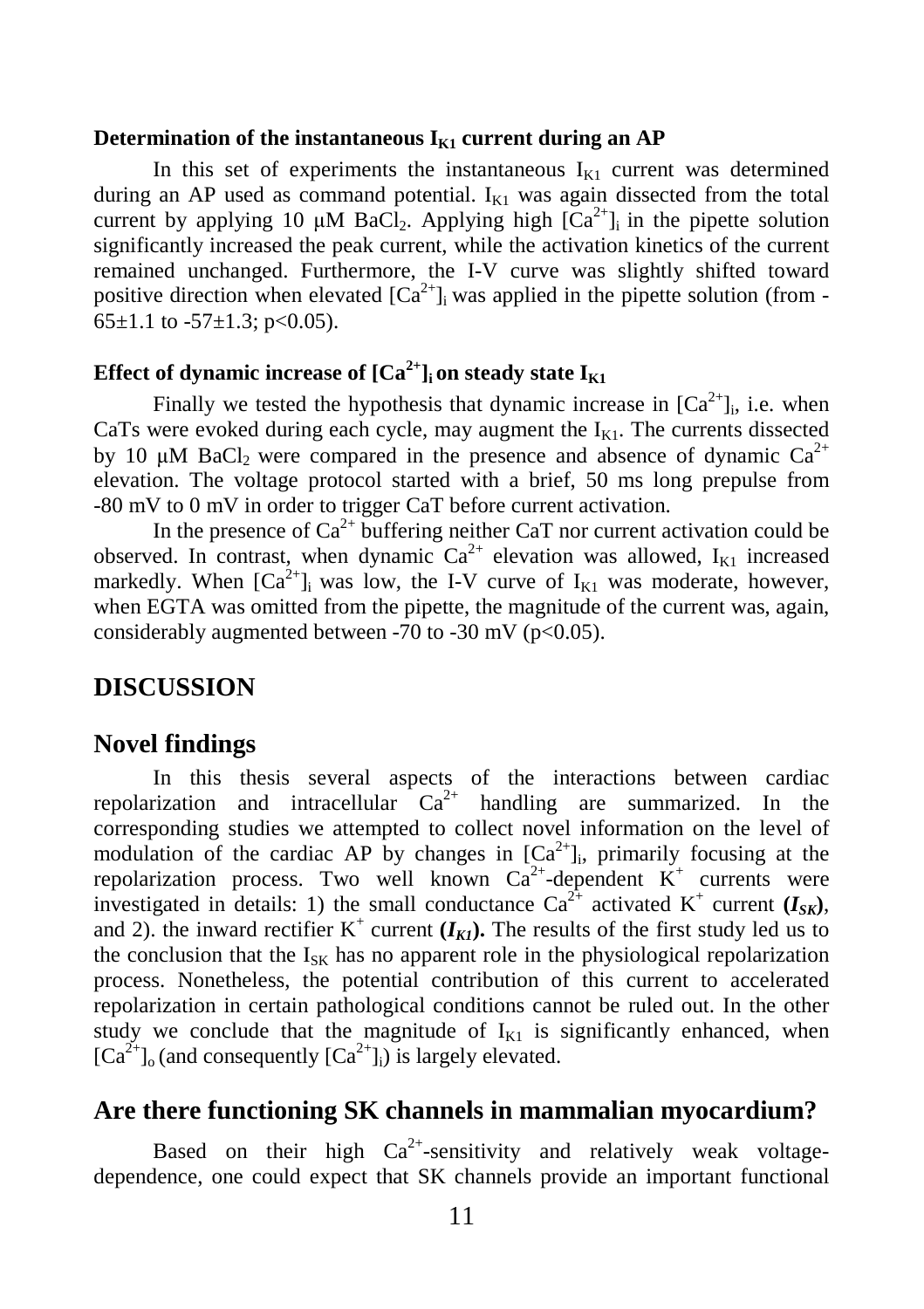direct link between  $Ca^{2+}$  handling and the electrical events of the surface membrane. Thus, these channels might modify AP configuration by responding to beat-to-beat alterations of  $[Ca^{2+}]_i$ .

#### **Previous results**

In a previous study Xu et al. found that SK channel blockade by apamin (50 pM) significantly lengthened the APD in murine atrial and ventricular myocytes and also in human atrial cells. Implications of these observations may be very important, since the reported apamin-sensitive, marked lengthening of the APD suggests a crucial involvement of the SK channels in the physiological repolarization process. In addition, based on the observation that the APD is lengthened by its inhibition, modulation of  $I_{SK}$  may represent a novel antiarrhythmic mechanism, which could initiate novel pharmacological strategies. Furthermore, SK channels can be expected to substantially contribute to the repolarization reserve, especially during  $Ca^{2+}$  overload. Based on data from genetically altered mouse models, SK channels may have functional importance in development of atrial fibrillation and in the kinetics of the AV node APs.

#### **Has any role SK current in cardiac repolarization?**

Based on classical molecular biologic techniques, we also verified the expression and mostly plasmamembrane location of the SK2 channels, however, in contrast to findings by Xu et al, we failed to identify any apamin induced alteration either in ventricular or in atrial AP, as well as in the corresponding ion currents, in either species, studied. The major discrepancy between their and our results may either derive from interspecies differences, or from partially different experimental conditions. Perhaps the most important difference can be found in the AP measurements. The AP measurements by Xu et al were carried out in single isolated cardiomyocytes, while ours were performed in multicellular cardiac tissue using the conventional microelectrode technique. Recording APs from single isolated cells is a widely used/accepted technique, however, it may not be fully suitable for detection of small changes in APD, since the enzymatic dissociation process may result in compromised repolarization reserve. During isolation, a varying portion of  $K^+$  channels are impaired, resulting in suppressed  $K^+$  currents, quite similar to nonspecific  $K^+$  channel inhibition. This may lead to AP instability, unexpected time dependent changes and attenuation of the effect of an ion channel blocker.

An alternative explanation for the found discrepancy may be that the physiologically achieved  $[Ca^{2+}]_i$  level increase is not sufficient to activate large enough SK current, which could overcome the strong repolarizing capacity of the ventricular muscle. To clarify this possibility we attenuated the repolarizing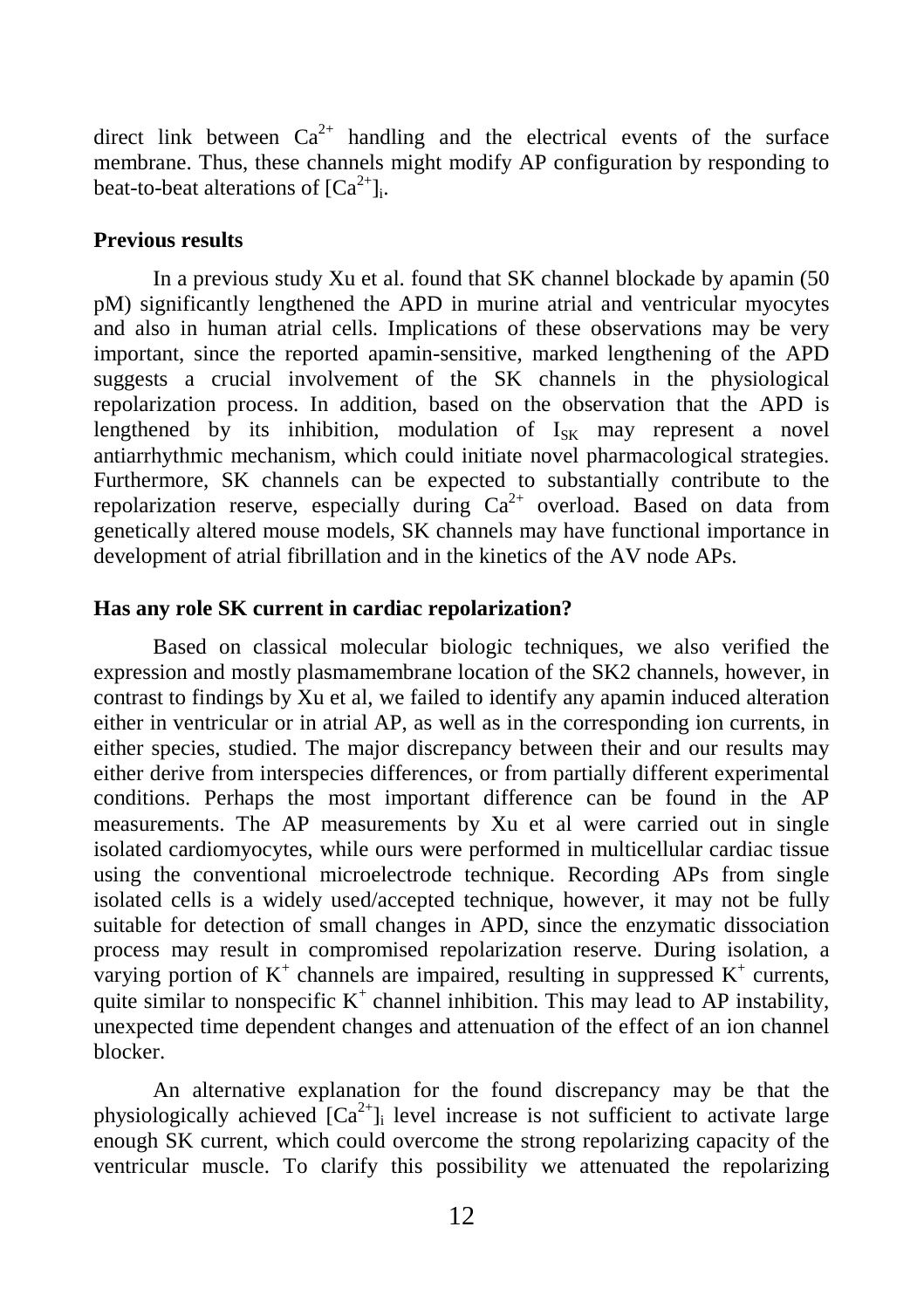reserve by inhibiting major repolarizing currents  $(I_{K_r}$  in the dog,  $I_{K_{\text{ur}}}$  plus  $I_{\text{to}}$  in the rat) prior to apamin administration. As expected, these interventions markedly lengthened the APD in both species, however, subsequently applied apamin still failed to induce any further APD prolongation, suggesting negligible role for apamin-sensitive SK-current in cardiac ventricular repolarization.

The negligible contribution of NCX current to the APD may rule out the possibility that the NCX current further complicate the evaluation of the SKcurrent.

A set of measurements were also performed in order to study the possible modulatory role of  $[Ca^{2+}]\rightarrow$  alterations on the apamin effect. Our fluorometric measurements revealed that in canine cardiomyocytes the highest  $[Ca^{2+}]_i$  levels could be reached at 3 Hz, while in rat ventricular myocytes at 0.3 Hz stimulation rate. No frequency-dependent differences in AP kinetics following apamin administration could be observed, suggesting that even the highest physiological  $[Ca^{2+}]$ <sub>i</sub> levels might still be too low to activate the SK channels.

In a set of further experiments we attempted to directly identify the apamin sensitive current in voltage clamped single canine and rat cardiomyocytes. However, application of 100 nM apamin failed to cause any shift of the control I-V curve in either species, again suggesting the lack of functional apamin-sensitive  $K^+$ channels in ventricular myocardium. The lack of effect of apamin in our patch clamp experiments was unexpected, since Xu et al. reported rather large apaminsensitive current  $(4 pA/pF)$  in the membrane potential range corresponding to the AP plateau.

The perforated patch clamp technique allows the preservation of the intracellular milieu of the cell, while CaTs and cell contraction are evoked. Therefore, this setting allows to investigate, whether the SK current only responds to dynamic  $[Ca^{2+}]_i$  changes. However, 100 nM apamin failed again to cause any shift in the I-V curve.

#### **What may be the message of our results?**

In contrast to previous reports, our data seem to contradict the significance of the previous observations made in mice and in human, and the reason of this discrepancy is not clear. We must conclude that SK channels play only negligible if any - role in cardiac repolarization under physiological conditions. However, the possibility that these channels may activate under a few special circumstances (such as  $Ca^{2+}$  overload, heart failure, or conditions of ischemia/reperfusion) cannot be ruled out. Our data may also have important implications regarding pharmacological speculations and future drug development. Further experiments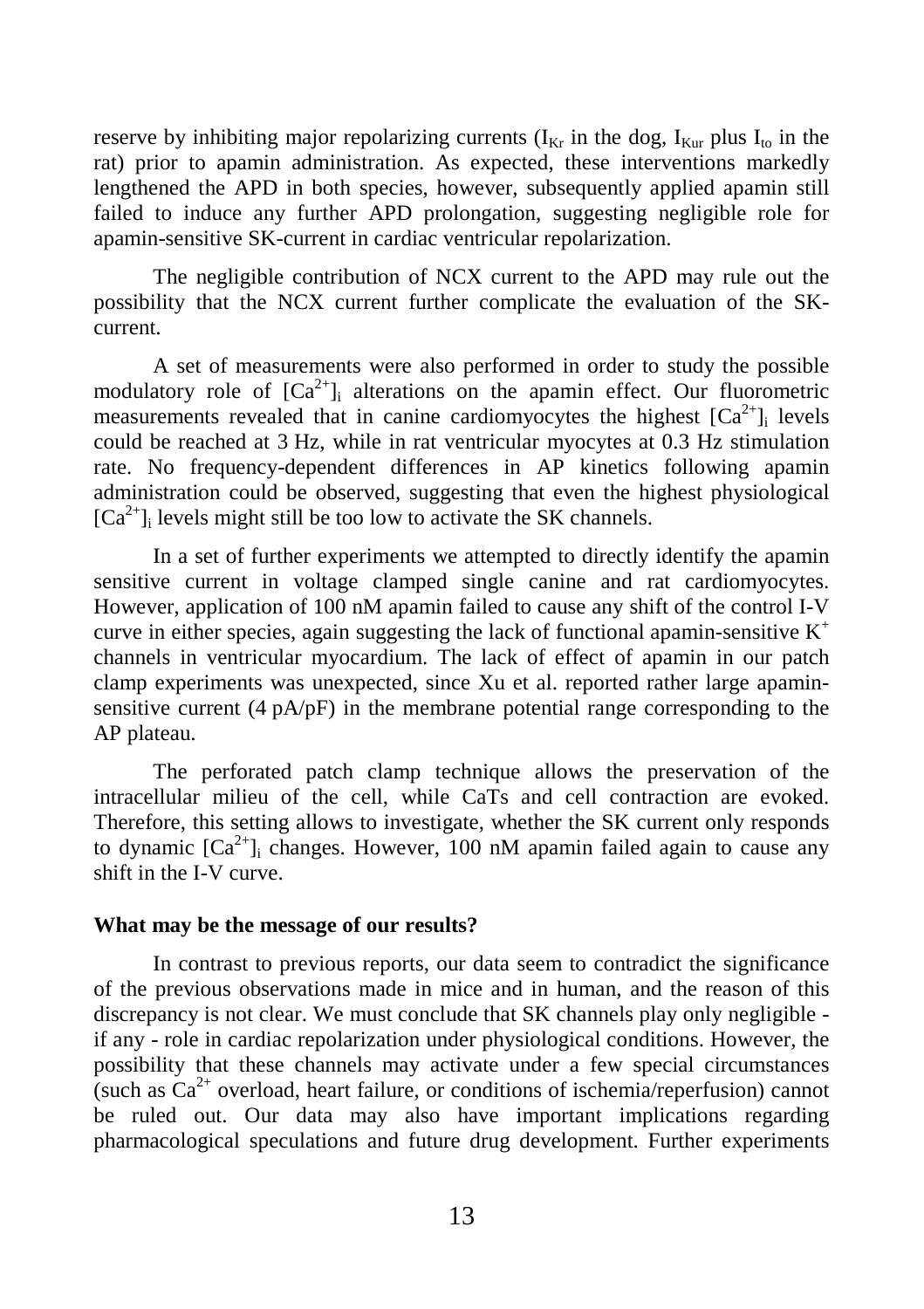are required to investigate the putative role of the SK channels in diseased myocardium, before its pharmacological modulation could be utilized.

## $Ca^{2+}$  dependence of  $I_{K1}$

 $I_{K1}$  is activated in the final phase of the repolarization process and sets and stabilizes the resting membrane potential. The current shows strong inward rectification, thus enables significantly larger inward than outward current. In outward direction, the current reduces close to zero at potentials positive than -30 mV, then quickly reopens when membrane potential approximates more negative values. This feature is due to  $Mg^{2+}$  and polyamines (spermine and spermidine) induced channel block upon depolarization.  $I_{K1}$  beyond being an important component of the repolarization reserve, also opposes any kind of arrhythmogenic depolarization occurring in rest, like the  $Ca^{2+}$  overload induced transient inward current. Hence, any impairment of this current may be arrhythmogenic, since positive resting membrane potential shifts facilitate extrasystoles. Furthermore, decreased  $I_{K1}$  lengthens APD and may increase the dispersion of repolarization, providing substrate for reentries. Although partial blockade of  $I_{K1}$  by 10  $\mu$ M BaCl<sub>2</sub> substantially inhibits the current (about 70%) it only causes marginal APD lengthening. Therefore, under physiological conditions  $I_{K_1}$  can be more considered as a component of the reserve than possessing major repolarizing role. Nevertheless, when repolarization reserve was attenuated, the effect of  $I_{K1}$  inhibition was found to be largely enhanced, indicating that in this circumstances  $I_{K1}$  can be a key player of the repolarization reserve.

## $\mathbf{I}_{\mathbf{K1}}$  mediated  $[\text{Ca}^{2+}]$ **;** effects on AP morphology

We investigated the putative Ca<sup>2+</sup>-dependence of  $I_{K1}$  under multicellular, as well as single cell conditions. In the AP measurements we attempted to raise  $[Ca^{2+}]$  as selectively as possible. To avoid activation of PKA and PKC, we did not use adrenergic agonists, thus the multiple effects of protein kinases may have averted. Instead, we increased  $\lbrack Ca^{2+} \rbrack$  to 4 mM, thus enhancing the "driving force" for  $Ca^{2+}$  ions through the I<sub>CaL</sub>. As expected, enhanced  $[Ca^{2+}]$ <sub>i</sub> markedly shortened  $APD<sub>90</sub>$ . Furthermore, the maximal velocity of the terminal repolarization was also found to be faster. This effect may be a consequence of decreased inward and increased outward currents. Enhanced inactivation of  $I_{CaL}$  during high  $[Ca^{2+}]\mathbf{i}$ conditions is a widely accepted mechanism underlying the AP shortening, however in the potential range of the terminal repolarization  $I_{\text{Cal}}$  is already inactivated.

Increased repolarizing currents  $(I_{Kr}$ ,  $I_{Ks}$ ,  $I_{K1})$  were also suggested to contribute to enhanced terminal repolarization, especially when APD shortening is paralleled by elevated plateau potential. Therefore, we tested the putative role of the delayed rectifiers  $(I_{Kr}$  and  $I_{Ks}$ ) in high  $[Ca^{2+}]_i$  induced APD shortening. Interestingly, selective inhibition of  $I_{Kr}$  by dofetilide did not result in increased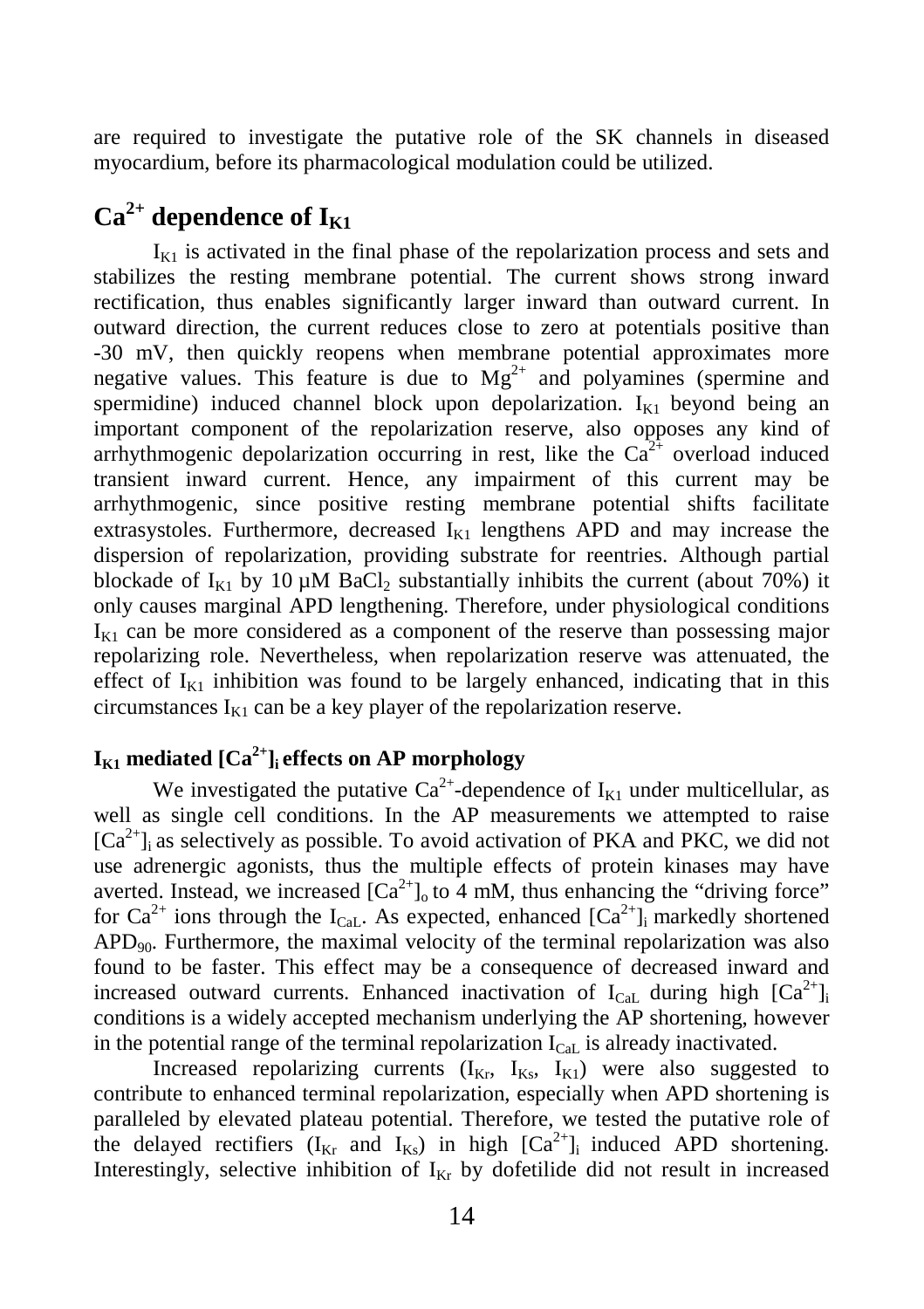APD lengthening when  $\lbrack Ca^{2+} \rbrack_0$  was elevated. In contrast, the effect of dofetilide was significantly reduced. Following selective inhibition of  $I_{Ks}$  by HMR-1556 no effect could be observed. This results exclude a possible  $I_{K_r}$  enhancement by elevated  $[Ca^{2+}]$ <sub>i</sub>, however, the reduced effect of dofetilide may be a result of the shortened APD<sub>90</sub> caused by high  $[Ca^{2+}]_i$ . APD abbreviation is able to reduce the effect of  $I_{Kr}$  inhibition, however, it may only partially explain our findings, since under the same conditions the effect of  $I_{K1}$  inhibition was largely enhanced. An alternative explanation can be based on the concept of the repolarization reserve: i.e. the reduced effect of  $I_{Kr}$  inhibition could also be the consequence of increased outward currents (e.g.:  $I_{K1}$ ), which is able to partially compensate for  $I_{Kr}$  inhibition.

In contrast to the negative results of  $I_{Kr}$  and  $I_{Ks}$  inhibition, the effect of  $I_{K1}$ inhibition was considerably increased by enhanced  $[Ca^{2+}]_o$  in canine papillary muscles.

## The effect of  $\left[Ca^{2+}\right]_i$  on  $I_{K1}$  current

Since  $I_{K1}$  is permanently active during the late repolarization phase and the entire diastolic period, if  $I_{K1}$  was  $Ca^{2+}$ -dependent, both systolic and diastolic  $[Ca^{2+}]\cdot$ would affect the magnitude of the current. In these experiments  $Ca^{2+}$  dependency of I<sub>K1</sub> was compared between the high and low  $[Ca^{2+}]_i$  groups and three sets of measurements were performed. In the first set steady-state currents were measured at the end of each voltage steps, in the second set the instantaneous currents were determined. Finally, in the third set the effect of dynamically increased  $[Ca^{2+}]$  on the steady-state current was investigated. In all  $\overline{3}$  sets of experiments I<sub>K1</sub> was defined as *the*  $Ba^{2+}$  sensitive current.

Independent of the protocol used, following  $[Ca^{2+}]$  rise the  $Ba^{2+}$ -sensitive current was substantially increased between -70 to -40 mV.

#### **Has IK1 multiple regulation?**

Several studies reported that beyond being regulated by  $[Ca^{2+}]\mathbf{I}$ ,  $I_{K1}$  is also sensitive to alterations in the phosphorylation/dephosphorylation state of the channel proteins caused by a variety of protein kinases. Several studies reported that PKA, PKC and CaMKII may have distinct modulatory effects on  $I_{K1}$ . During adrenerg stimulation PKA and PKC may reduce the amplitude of  $I_{K1}$ , while CaMKII may augment the current. Indeed, it seems feasible that distinct modulatory pathways (PKA, PKC, CaMKII,  $[Ca^{2+}]\text{;}$ ) concomitantly target the corresponding channels and jointly fine-tune the amplitude of  $I_{K1}$  to improve the adaptation of the current to varying external conditions. Our results support that under high  $[Ca^{2+}]$ ; conditions  $I_{K1}$  is enhanced by CaMKII. Sympathetic stimulation activates the PKA and PKC pathways both exerting crucial role in controlling the shape of the AP *via* modulating a few ionic currents like  $I_{CaL}$ ,  $I_{Ks}$ , and  $I_{Cl}$ . Nonetheless, their inhibiting effect on  $I_{K1}$  can be seriously arrhythmogenic *via*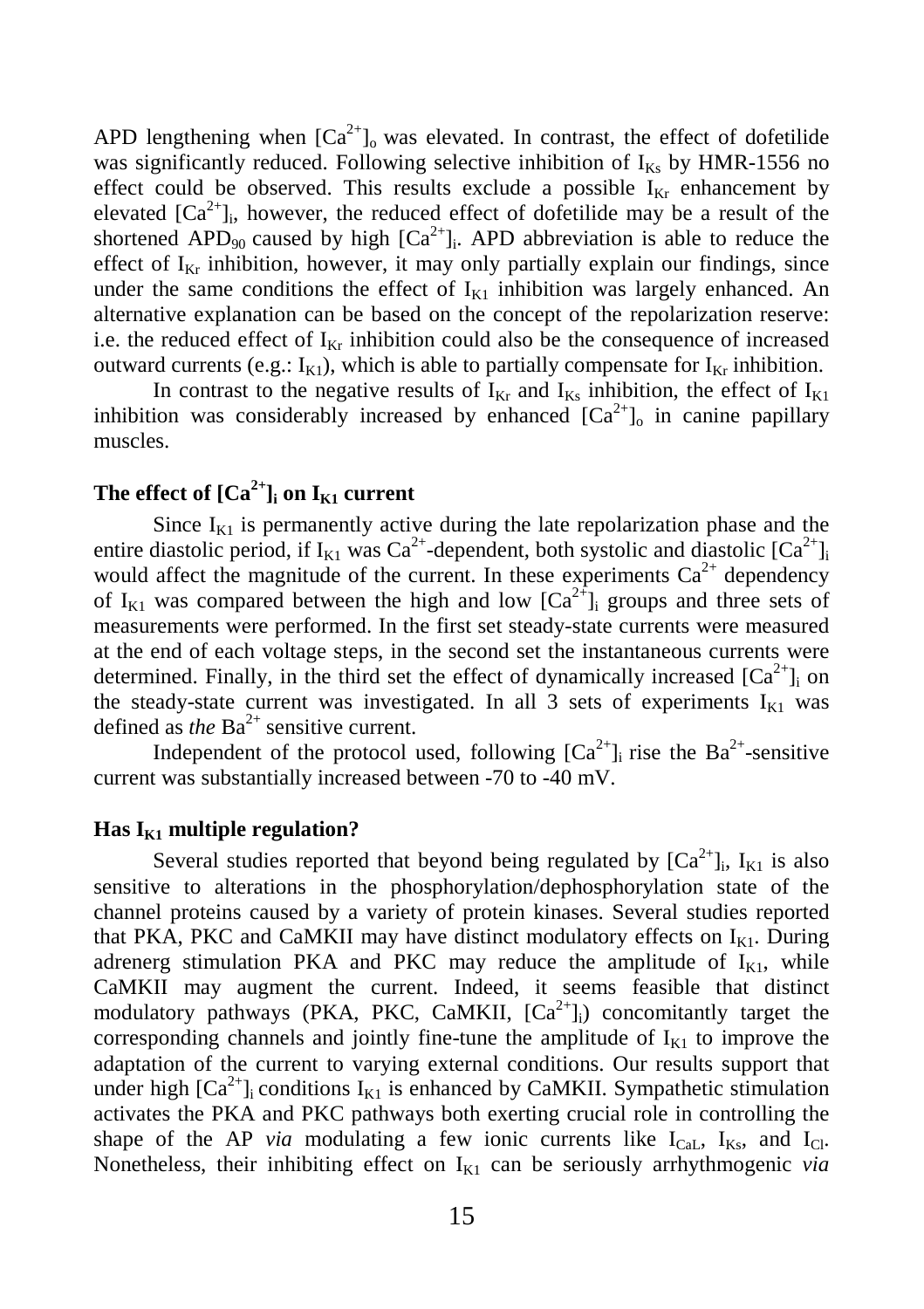reducing the repolarization reserve and compromising the resting membrane potential. Therefore, simultaneous CaMKII activation and  $[Ca^{2+}]$  increase may counteract and limit the PKA/PKC induced  $I_{K1}$  reduction, and thus prevent arrhythmia generation. Consequently, substantially different experimental conditions may cause the loss of the balance between these two counteracting pathways resulting in reduced  $I_{K1}$  amplitude. This explanation may help in understanding the contradicting results on  $Ca^{2+}$ -sensitivity of  $I_{K1}$ .

#### **What may be the message of our results?**

Overall, our data suggest that increased  $[Ca<sup>2+</sup>]$  may activate an autoregulative  $I_{K1}$  augmentation. Under conditions investigated, the enhancement in  $I_{K1}$  seems to be confined to the systolic period of the cardiac cycle. During diastole the resting membrane potential is practically not affected. Increased  $[Ca^{2+}]$ is a principal component of the cardiac adaptation process, however, it may also lead to increased probability of arrhythmogenesis. Therefore, when  $[Ca^{2+}]_i$  is elevated, a compensatory feed-back increase in  $I_{K1}$  should have antiarrhytmic role *via* enhancing the repolarization reserve. Considering disparate results in the literature, we could not rule out any direct enhancing effect of  $[Ca^{2+}]_i$  on  $I_{K1}$ . Another possible mechanism for the  $[Ca^{2+}]_i$ -induced  $\overline{I}_{K1}$  increase is *via* distinct activation of the CaMKII. Our results also suggest that elevated  $[Ca^{2+}]_i$  may markedly influence the efficacy of class III antiarrhythmic drugs, counteracting their AP prolonging action.

## **CONCLUSIONS AND FURTHER PERSPECTIVES**

Our results support the presence of a  $Ca^{2+}$  activated  $K^+$  current in the membrane potential range of the terminal repolarization. However, we had to conclude that this current may not be the SK-current, rather the  $I_{K1}$ , which thus could improve the instantaneous adaptation of AP to an external challenge. Since  $I_{K1}$  cannot be related to one particular channel type, rather to a complex mixture of  $Ba^{2+}$  sensitive channels (primarily Kir2.x), active during terminal repolarization, we cannot exactly identify the primary  $Ca^{2+}$  sensitive ion channel(s).

We could not demonstrate an apamin sensitive  $K^+$  current in cardiac ventricular muscle, and it is rather difficult to explain the obvious discrepancy between our results and data in the literature. However, considering the growing body of evidence on functional  $Ca^{2+}$  activated  $K^+$  currents in the heart, and the relatively wide range of ion channels, which are inhibited by  $Ba^{2+}$ , we cannot rule out the possibility that the "classical"  $Ca^{2+}$  activated  $K^+$  current and the  $Ca^{2+}$ sensitive  $I_{K1}$ , at least partially, overlap regarding the responsible ion channel(s). This hypothesis, however, requires further experimental work.